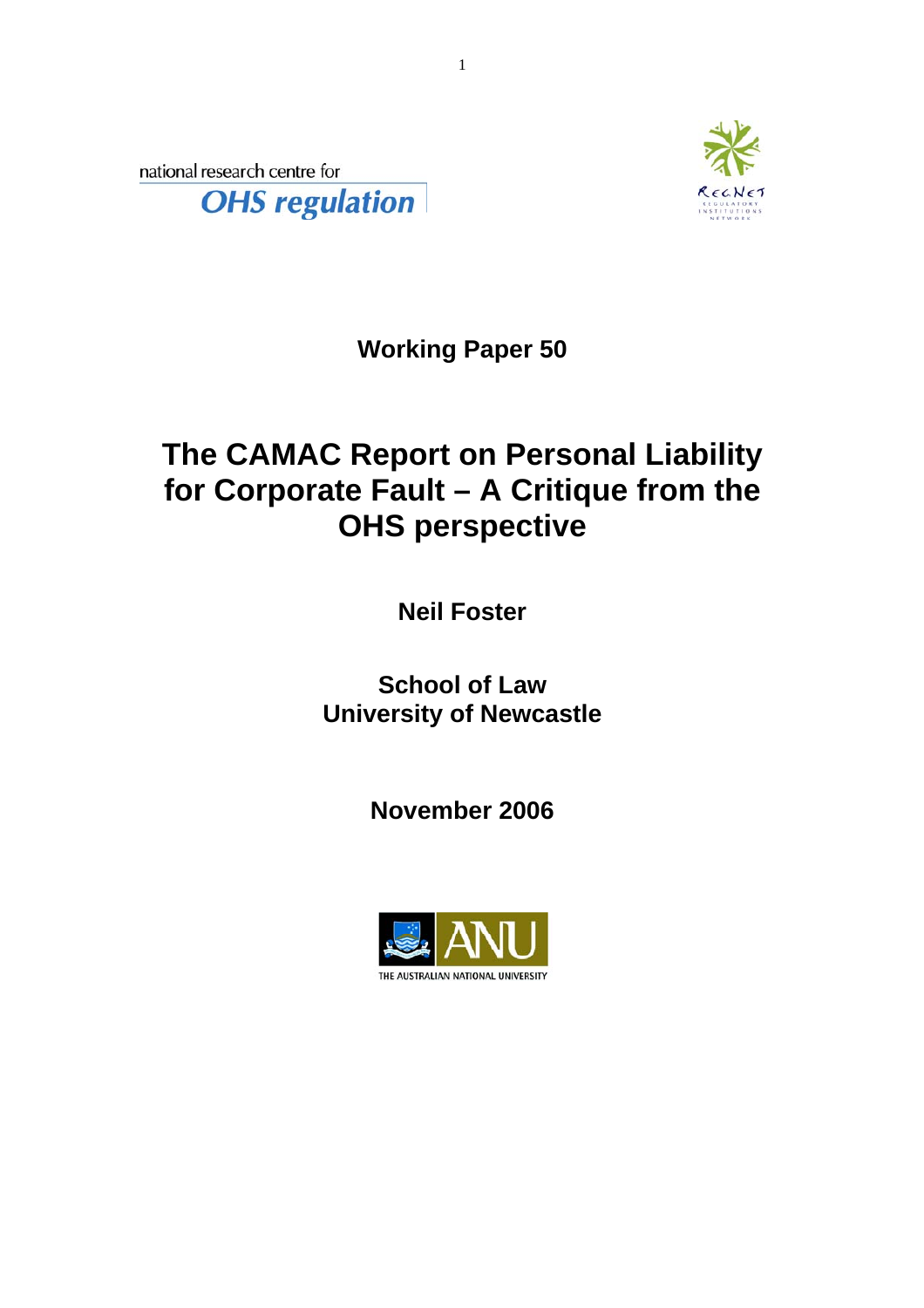The National Research Centre for Occupational Health and Safety Regulation is a research centre within the Regulatory Institutions Network (RegNet), in the Research School of Social Sciences, at the Australian National University. The Centre is funded by the Office of the Australian Safety and Compensation Council (OASCC).

The aims of the Centre are to:

- conduct and facilitate high quality empirical and policy-focused research into OHS regulation, consistent with the *National OHS Strategy*;
- facilitate and promote groups of collaborating researchers to conduct empirical and policy-focused research into OHS regulation in each of the States and Territories;
- facilitate the integration of research into OHS regulation with research findings in other areas of regulation;
- produce regular reports on national and international developments in OHS regulation;
- develop the research skills of young OHS researchers; and
- assist in the development of the skills and capacities of staff of the NOHSC Office.

In order to achieve these aims the Centre undertakes research, supports a consortium of OHS regulation researchers in Australia, assists in the development of skills and capacities of staff of OASCC and collaborates in research programs with other Australian and international researchers and research centres.

Address for correspondence:

National Research Centre for Occupational Health and Safety Regulation Regulatory Institutions Network (RegNet) Second Floor, Coombs Extension The Australian National University Canberra ACT 0200 Ph (02) 6125 1514 Fax (02) 6125 1507 Email nrcohsr@anu.edu.au Web [http://ohs.anu.edu.au](http://ohs.anu.edu.au/)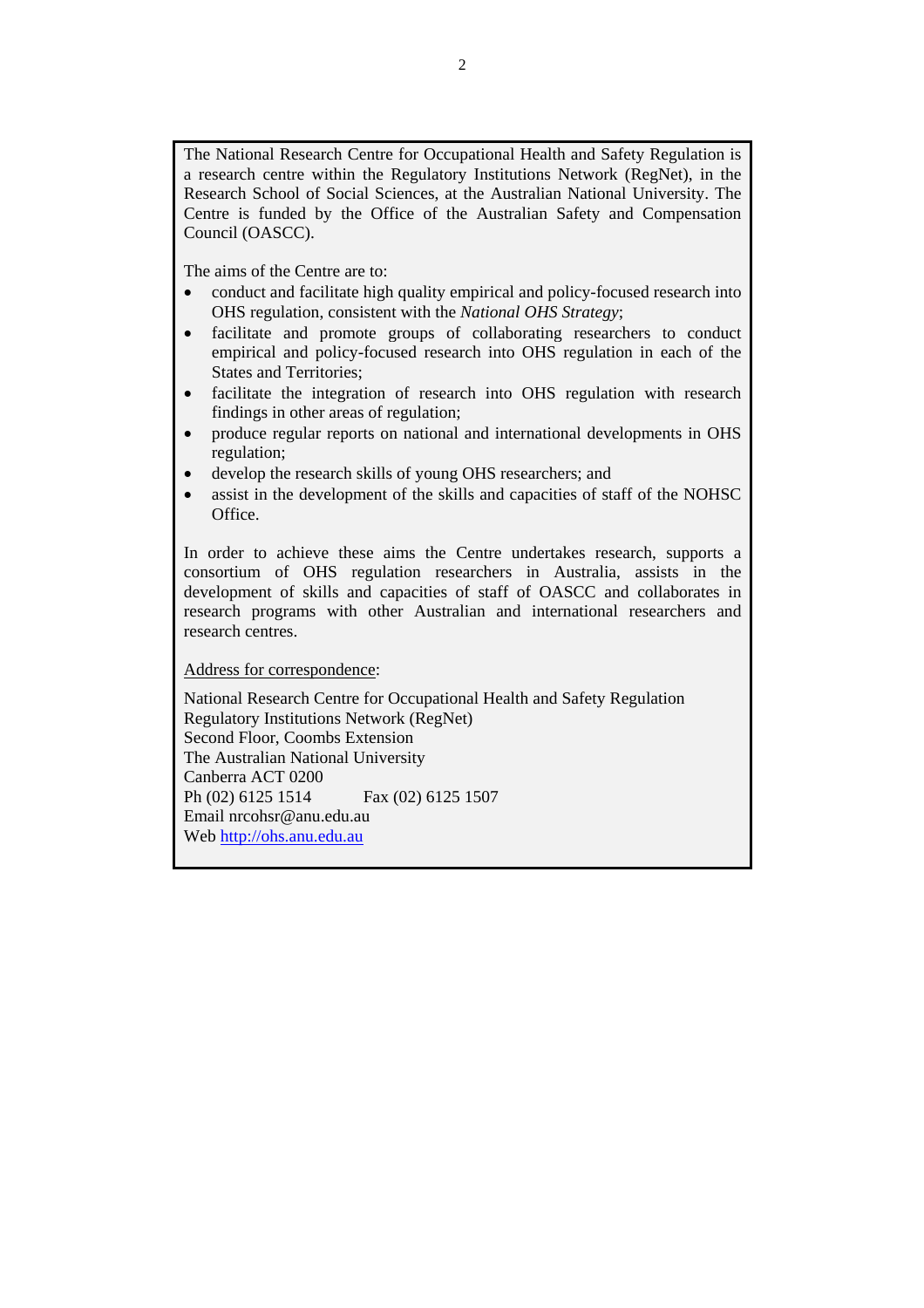## **The CAMAC Report on Personal Liability for Corporate Fault – A Critique from the OHS perspective**

## *Neil Foster[\\*](#page-8-0)*

The Federal Government's Corporations and Markets Advisory Committee (CAMAC) released its Report on *Personal Liability for Corporate Fault* in September 2006. The Report covers a wide range of personal liability issues affecting company officers. But the Report, if adopted, would specifically have a significant impact on personal liability in the workplace safety area.

In particular, although the Report does not explicitly highlight this, it seems that a major focus of concern is s 26 of the *Occupational Health and Safety Act* 2000 (NSW) (the *OHS Act* 2000). Section 26 imposes personal criminal liability on a company officer where the company has contravened the *OHS Act* 2000, unless the officer can show that they were not in a position to influence the company's behaviour, or that they exercised "due diligence" to prevent the contravention. The model of personal liability represented by s 26 attracts much of the criticism expressed in the Report, and the Report specifically recommends that the States change their laws away from the s 26 model. I have previously suggested that s 26, while in need of some "fine-tuning", is working reasonably well.<sup>[1](#page-8-1)</sup> This Note, then, offers a brief response to this Report from the perspective of its effect on provisions such as s 26.

A dilemma facing those critiquing the personal liability provisions in OHS legislation is that in recent years there have been some significant successful prosecutions. Probably the most controversial was the conviction of managers involved in the Gretley mine disaster in  $1996<sup>2</sup>$  $1996<sup>2</sup>$  $1996<sup>2</sup>$  But there have also been other convictions of managers in recent years, both within and outside the mining area.<sup>[3](#page-8-3)</sup> Indeed, it seems entirely possible that it is the successful use of the provisions that is leading to a fairly vehement call for them now to be radically reformed or repealed.<sup>4</sup> In a slightly different but related context the comment has been made that looking to business leaders to support proposals to make businesses more accountable would be like "expecting turkeys to welcome Christmas."<sup>[5](#page-8-5)</sup>

With respect, the membership of the Advisory Committee for the preparation of this Report must be said, on the surface at least, to be weighted in favour of those opposed to extending personal liability. Most of the members (see para 1.6.1) seem to be either company officers or lawyers acting for companies, with the exception of one corporate law academic and a representative of ASIC. While of course this is the right composition for a body designed to make recommendations to allow the company law system operate more smoothly (ie for discussion of "internal" corporate law issues), it seems odd to say the least that in an inquiry like this (which dealt with the "external" question of how and whether companies could be encouraged to comply with the law in non-corporate law areas) no representatives from the external areas were invited to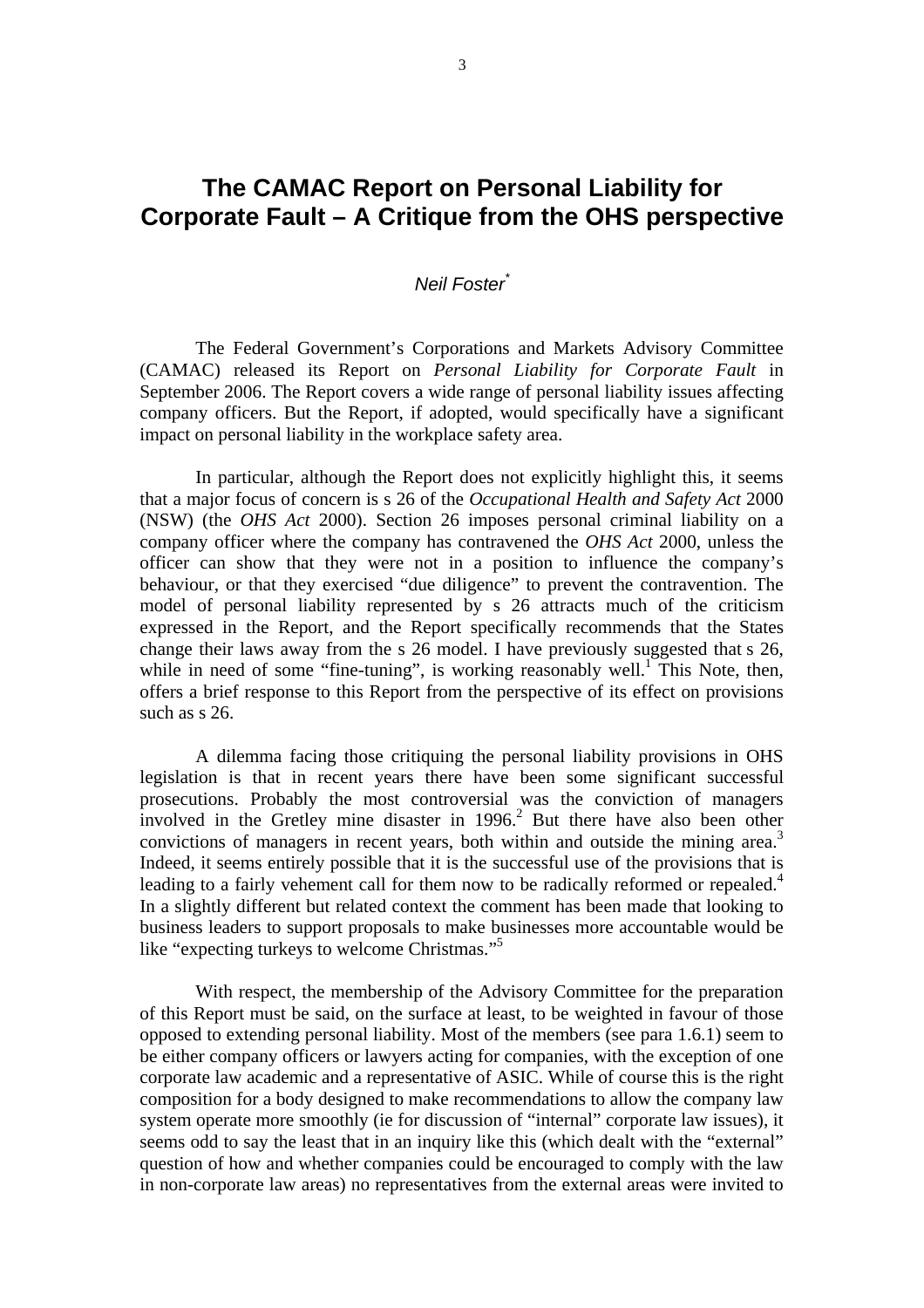join the Committee. While public submissions were received, there were no representatives on the Committee from unions, environmental groups, consumers, or government officers concerned with OHS, the environment or fair trading.<sup>[6](#page-8-6)</sup>

In general the Report gives the strong impression, for the important nature of the recommendations it makes, of being "under-researched". For example, it does not mention, let alone attempt to evaluate, a large body of literature which suggests that personal liability of company officers is a significant "driver" for company behaviour.<sup>7</sup>

While of course the Committee may mainly be concerned with the negative effects of personal liability, a balanced appraisal of the area would seem to require some acknowledgement of the important social goals that may be achieved by different forms of personal liability. Brief mention is made at the outset of "policy goals" in other areas, and "the interest in achieving effective compliance" (para 1.1, at p 2), but immediately the focus is turned to the interest of company officers.

 The Committee seem to have what they consider are a couple of "knock-out" arguments which are recycled and repeated throughout, but which when analysed are very weak. In responding to these the example of s 26 of the *OHS Act* 2000 will be used, as it seems likely that from the Committee's point of view this provision represents a "worst-case" scenario. In other words, if the criticisms of the Report are not valid in relation to s 26, they are unlikely to be valid in relation to more "liberal" provisions.

One of the criticisms offered is that personal liability provisions "unfairly discriminate against corporate personnel compared with the way in which other people are treated under the law" (1.5.1, summary). When analysed (and this fairly bald assertion is not taken a great deal further- see p 31, second dot point) what the Report means is that people charged with murder, rape and theft are given the benefit of a presumption of innocence and the burden of proof being on the prosecution, whereas provisions like s 26 "reverse the onus". What the Report fails to mention is officers charged under s 26 will face no-where near the same level of penalty as murderers, rapists and thieves. Indeed, it is only in very rare cases that s 26 offenders will even be *possibly* liable for jail- only, under s 12(c) *OHS Act* 2000, for second offenders, and even then only a *maximum* of 2 years. In fact, there seem to be no recorded cases where an individual has been imprisoned for a second offence under the *OHS Act* 2000 or its predecessor.

Nor does the Committee pause to acknowledge that provisions reversing the onus of proof are by no means unique to the law on personal liability of directors, or indeed to the *OHS Act*. A number of provisions aimed at important public safety values in the area of motor traffic, drug trafficking, the environment, public health and workplace safety have for many years included a reversal of the usual onus of proof. Such provisions, where offences are defined so as not to require proof of a "guilty mind" (*mens rea*) have been upheld by the High Court of Australia,<sup>[8](#page-8-8)</sup> and specifically held not to be in breach of human rights obligations by the English Court of Appeal.<sup>[9](#page-8-9)</sup>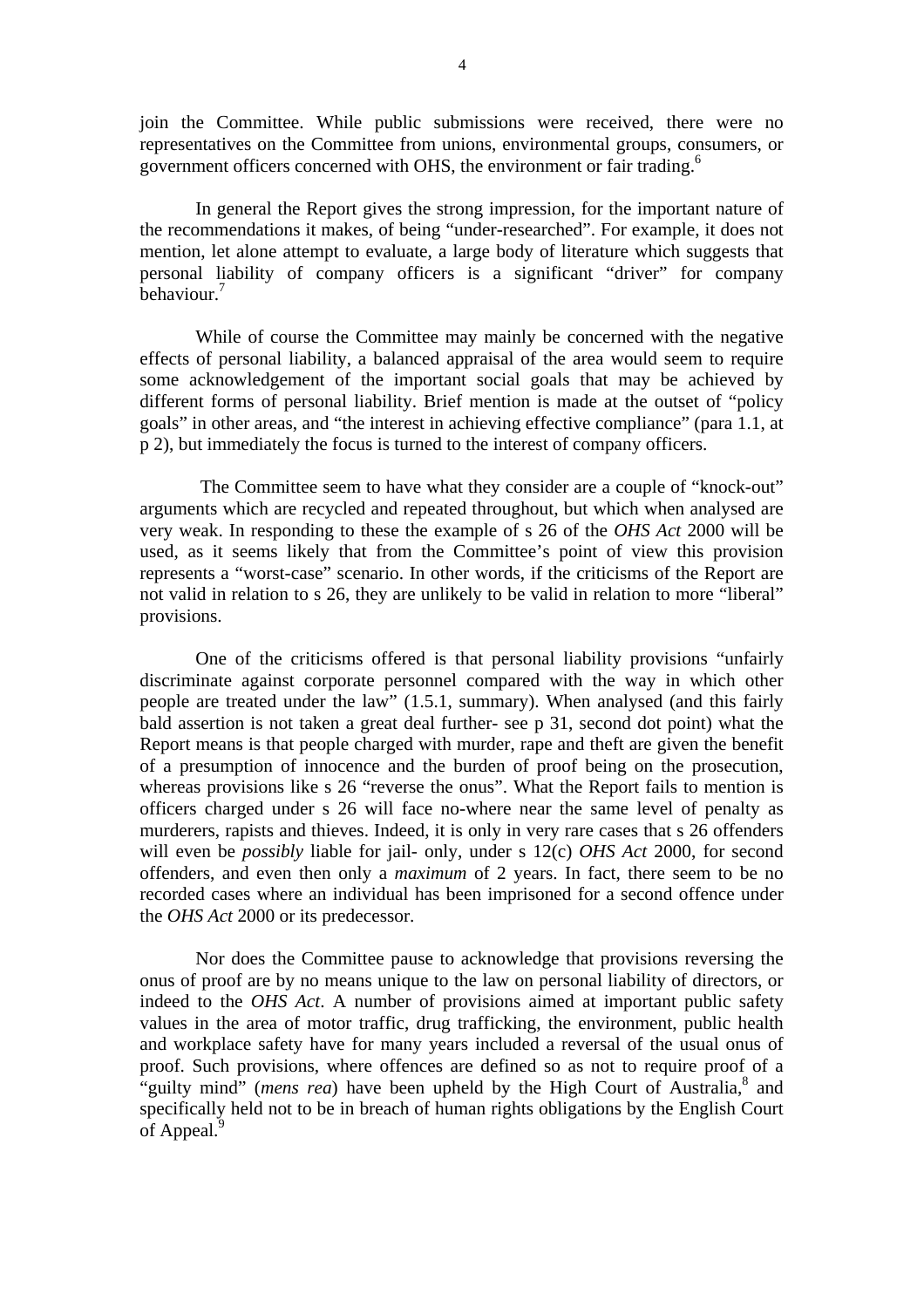In fact, at some points the Report is very misleading as to state of the current law. In para 1.5.1 at page 9 near the top (in a summary, but of course many of the readers of the Report will rely on this for their knowledge of the Report's findings) it states: "Under some of the broad-brush liability provisions summarised in Chapter 2, corporate personnel may be deemed liable, and *subject to penalties*, for corporate conduct that they could not reasonably have influenced or prevented" (emphasis added). If this is meant to refer to provisions like s 26 (and it seems to be- see for example the specific reference to that provision on p 21) it is demonstrably false. Under that provision an officer who can show that they "could not reasonably have influenced [the conduct of the corporation] or prevented [the conduct]" will certainly be able to establish a defence under s 26, either of "unable to influence" under s  $26(1)(a)$ , or "due diligence" under s  $26(1)(b)$ . By using the phrase "subject to penalties" the sentence in the Report shows that it is not just referring to the initial *prima facie* deeming effect, but to the final outcome of a prosecution. And at that point it is wrong. $^{10}$ 

After very briefly outlining the case in favour of some personal liability at para 3.1.2, the Report gives a long list of the arguments against. We are told, for example, in para 3.3, page 30, 3rd dot point, that "accessorial" rather than "deemed" liability is best because members of the board are not "sufficiently close" to the actual offence, and hence "it seems very likely that another individual, such as a company executive or manager, is more likely to be responsible for the action or omission and is likely to fall within the scope of accessorial liability". This sounds very much like an argument for "scapegoating" someone in middle management for implementing board policy.

We are told again on p 30 that "reversing the onus" is "inherently unfair and unreasonable" and is contrary to the *International Covenant on Civil and Political Rights*. The English Court of Appeal in the *Davies* decision noted previously makes it quite clear that a reversal can be justified given the importance of the social issues concerned and the inherent difficulties for prosecutors.

Again the "straw man" is put up that people convicted under provisions like s 26 "could not reasonably have influenced or prevented the relevant conduct"- see p 31 first dot point. No attempt is made to explain why the "due diligence" defence does not provide an answer. Perhaps the real complaint comes out near the bottom of p 31, second last dot point, final dash, where we are told that incidents may occur "despite their best efforts". In the end trying hard is not an excuse in any area of law. The law must encourage a certain minimum level of competence in people who enjoy the status and income of being company officers.

We have on p 32, first dot point, the well-rehearsed argument that personal liability operates as a disincentive to people taking on company management roles. (See also p 34 dot point 6.) This has been repeated regularly over the years, but does not seem to have been supported by actual evidence.

The failure of this Report to conduct research on this question seems particularly pointed, given that the Parliamentary Secretary's charge to the Committee (noted at para 1.4.1, on p 7) included "whether this potential liability would result in a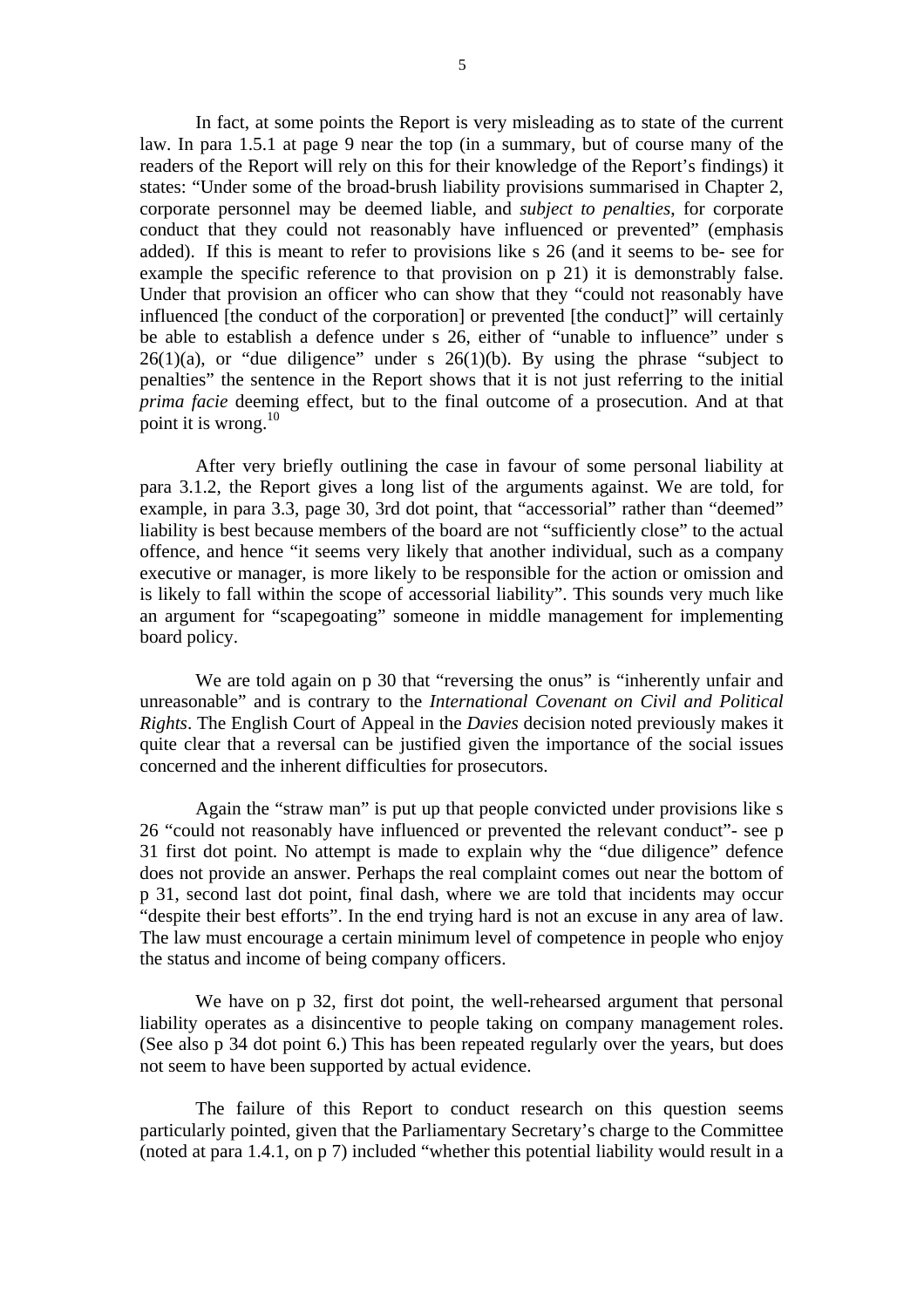disincentive for persons to accept or continue to hold directorships." But rather than seeking such evidence the Committee seems to have made up its mind from the start.

 There is an urgent need for evidence-based decision-making in this area, and for further serious research on matters that impact on a decision to be involved in management. It seems clear, for example, that in many small companies the owners of the business will have no choice but to take on a managerial role, so that personal liability is unlikely to affect decision-making in these companies. And even if becoming a board member may lead to risks, there are many countervailing benefits which in fact may prove more attractive.

In another working paper, Hopkins reports the preliminary findings of an informal survey of mine managers and directors seeking to assess the impact of the Gretley prosecutions.<sup>11</sup> His survey suggests that "fears expressed by industry spokespeople that the prosecutions have caused an exodus from statutory positions are overstated".<sup>12</sup>

In the CAMAC Report we are told on p 32, at the second dot point, that directors may find "the large evidential burden of establishing a defence on the balance of probabilities costly". The comment is curious, because it slides between two senses of the word "burden". If "burden" is being used to refer to the legal duty to present a case, then a burden which is *merely* "on the balance of probabilities" is actually a *light* burden given the other option, which is the criminal "beyond reasonable doubt" standard. But it seems the Report wants to use the word "burden" in the more popular sense of "difficulty" and to refer to the cost of legal proceedings generally. It can be conceded that no-one wants to be charged with a crime. But in most cases the company concerned will be paying legal fees.

At dot point 4 on p 32 we are told that provisions such as s 26 "seem to contemplate a small or family-based company with tightly held ownership and control". As a statement about the motivation for Parliament to include the provision in the legislation, this seems both unsupported by any evidence, and wrong. As the research noted previously shows,[13](#page-8-13) this is *in practice* until recently the type of director who was prosecuted. But the policy reasons for a provision such as s 26 support its serious application in the case of larger companies, and if the reaction of the business community to the Gretley case is anything to go by, it is very effective in such a case in focussing attention on relevant issues. Simply asserting that it is "unreasonable" that directors of larger companies be made accountable does not make it so.

However, two of the points made by the Report are persuasive. In the secondlast dot point on p 32 the Report says that punishing a director alone may not deter the company. This is true, which is why there should be the option to do both.<sup>14</sup>

And in the final dot point on that page the report notes that it is unfortunate that liability may be held to extend to "technical specialists" who are not properly to be seen as part of management, with reference to *McMartin* (the Gretley case).<sup>15</sup> The Report's criticism of this aspect of the *McMartin* decision insofar as it refers to the conviction of the mine surveyor is correct.[16](#page-8-16) The *McMartin* verdict (after a failed attempt to short-circuit the usual appeal process in OHS cases) is apparently still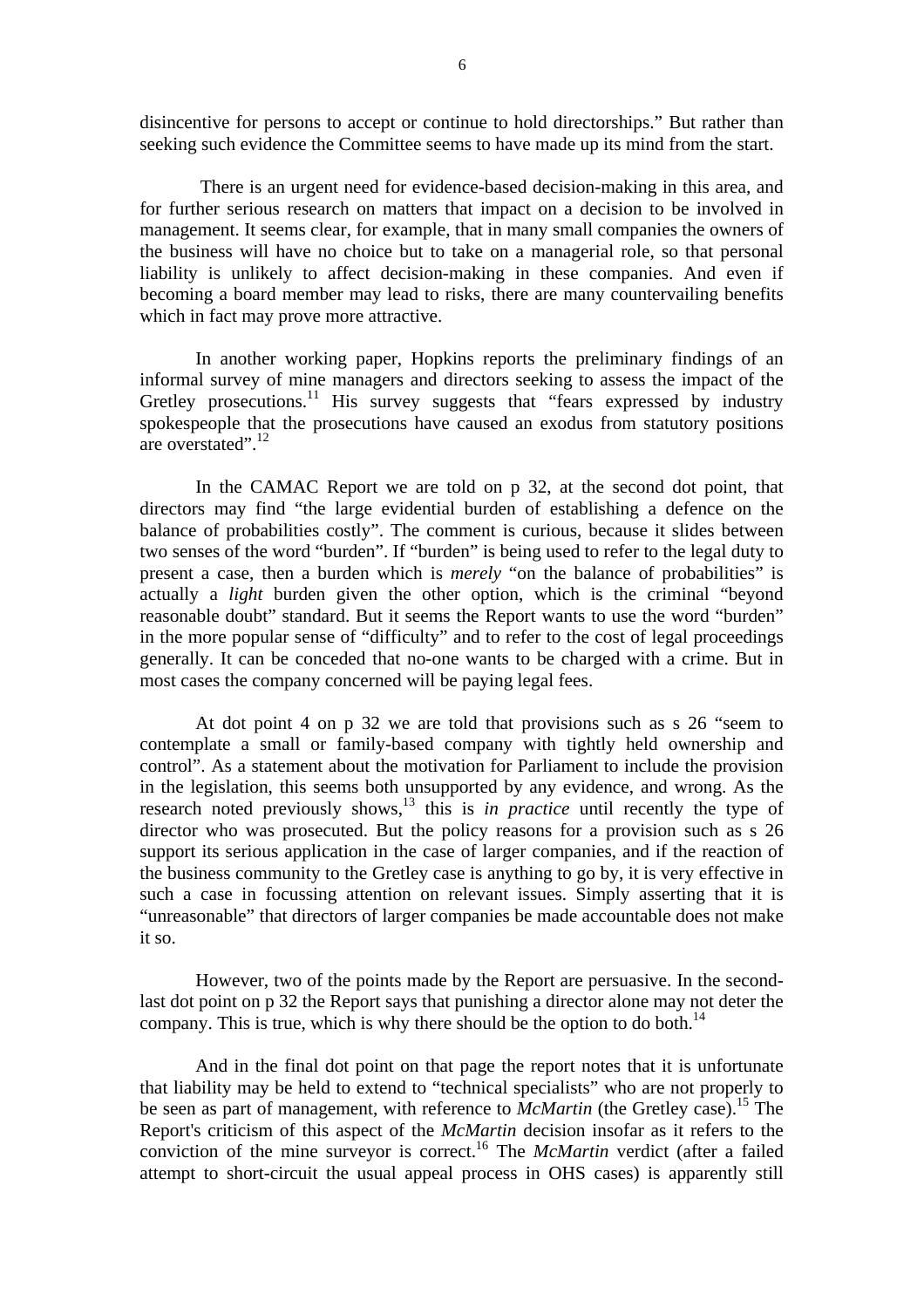being appealed to the Full Bench of the Industrial Court of NSW.<sup>17</sup> It is to be hoped that the Full Bench will take the opportunity to overturn the conviction of the mine surveyor on the grounds that he was not really "concerned in management".

Indeed, there may be other grounds in the *McMartin* case for overturning the conviction of the other officers; their defence of "due diligence" was considered fairly cursorily. But the fact a particular s 26 decision might be overturned does not remove the need for the provision. $18$ 

Finally, brief mention should be made of some other aspects of the Report. Chapter 4 seems to suggest a "designated officer" approach (though meant to be in specific limited areas), raising the spectre of what has been described as "the vicepresident for going to jail".<sup>19</sup> Chapter 5 suggests an alternative model (spelled out in para 5.2.7) which in the end does not substantially differ from the current s 26 except that the prosecution would need to prove beyond reasonable doubt the officer's "knowledge" or "recklessness" or "negligence". If current models of liability are to be scrapped then the recommended model is acceptable. It will still, however, cast a heavy burden on a prosecutor to somehow get evidence of what role was played by an individual company officer. And the question in the end is whether the reasons offered by the Report justify an amendment to a provision which does indeed seem to be working reasonably well.

There is, finally, an interesting "sting in the tail" of the whole Report, an apparently innocuous suggestion in the very last sentence, on p 64: "Consideration might also be given to a possible provision, in Commonwealth legislation, covering the field of personal liability for corporate fault on a generic basis". This *could* be read as simply a proposal to introduce such a provision for the purposes of Commonwealth legislation. But it could also be read as a proposal to use the Commonwealth's corporations power (assuming that the current *Work Choices* litigation in the High Court finds that the power can be used in this way) to destroy all State provisions about liability of company officers and directors by an over-riding sledge-hammer provision saying that the States **cannot** determine corporate officer liability as they choose. What suggests that the broader interpretation is in view is the use of the phrase "covering the field", which conveys a deliberate intention to invoke s 109 of the Constitution.

It may in fact be seriously doubted whether, even if the Constitutional power in relation to "corporations" extends to regulating the internal employment affairs of a company, its reach extends to over-riding State laws on other topics which specify which elements of a company will be liable under those other laws.

And such a suggestion by a group like CAMAC is ironic, of course. If the current Commonwealth government favoured a high degree of personal liability for company officers, it is hard to imagine a suggestion that the Commonwealth should over-ride more liberal State laws as meeting anything but indignation. It may indeed be a suggestion that backfires on the sector if it is taken up in the future. Once the Commonwealth moves into this area the spectre of a federal Labour government serious about protection of workers might be on the horizon.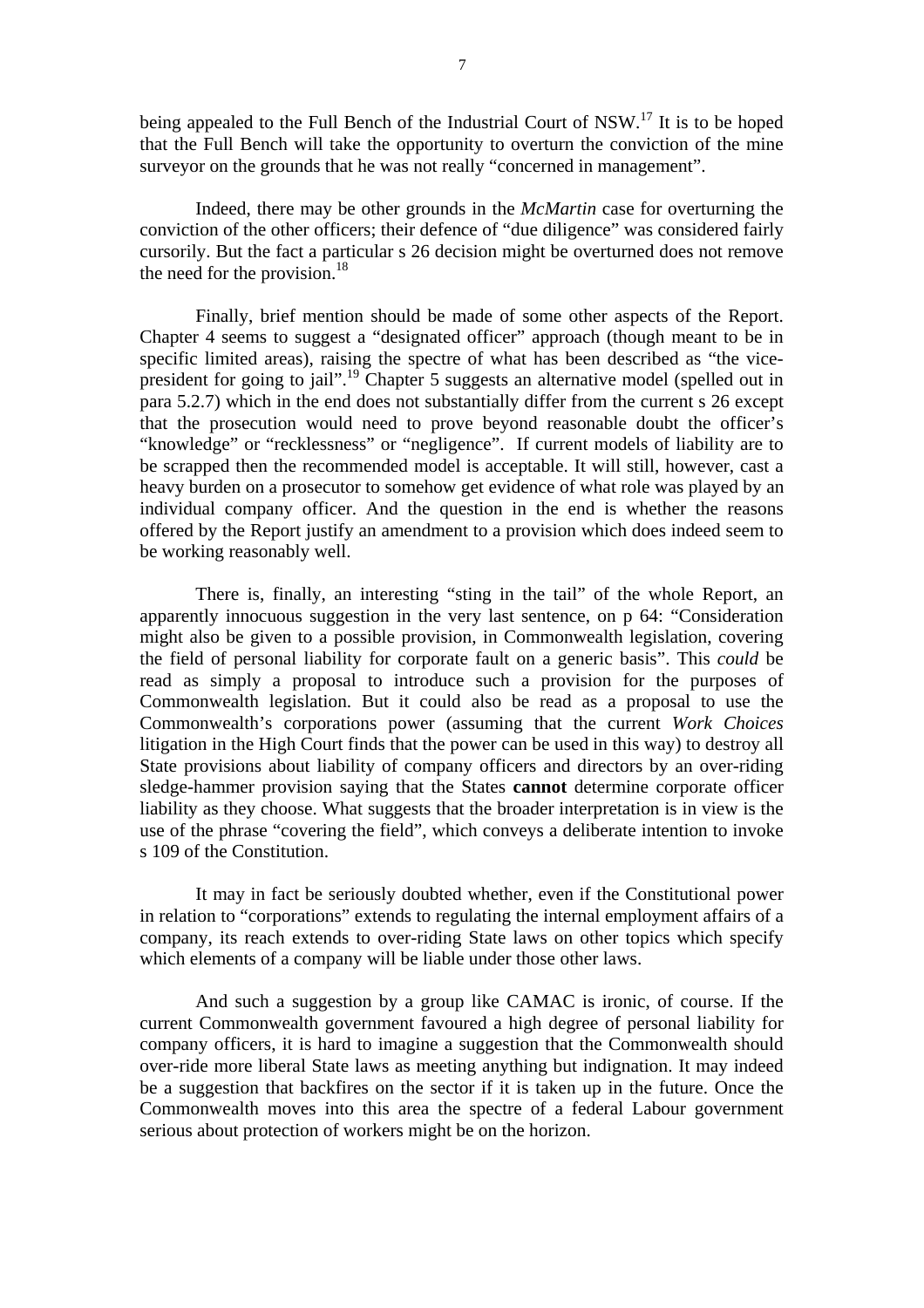In the end the CAMAC Report has predictably produced recommendations that personal liability provisions in a range of State and Federal laws should be curtailed. The opportunity to conduct serious research on a range of issues, such as the actual impact on decisions to take part in senior management, seems not to have been taken up. No attempt has been made to assess the result of the Committee's recommendations on the enforcement of the wide range of socially important legislation which would be adversely affected. If some attempt is to be made to provide more uniformity of personal liability provisions, it can only be hoped that the States will not accept this Report as justifying a "race to the bottom" by watering down important provisions of the criminal law currently starting now to have some serious impact.

 $\overline{a}$ 

 $^{13}$  Foster, above n 1, at 113-117.

<sup>14</sup> See Gunningham & Johnstone (1999), above n 7, at 218: "We are not here arguing that OHS agencies should focus on either corporations or individual corporate officers at the exclusion of the

<sup>\*</sup> School of Law, University of Newcastle.

<sup>1</sup> See N Foster, 'Personal Liability of Company Officers for Corporate Occupational Health and Safety Breaches: Section 26 of the Occupational Health and Safety Act 2000 (NSW)' (2005) 18 *Australian Journal of Labour Law* 107, esp at 134-135.<br><sup>2</sup> *McMartin v Newcastle Wallsend Coal Co Pty Ltd et al* [2004] NSWIRComm 202; for sentencing see

<sup>[2005]</sup> NSWIRComm 31.

<sup>3</sup> *Dept of Mineral Resources v Berrima Coal Pty Ltd* [2001] NSWIRComm 130 (director found guilty but no conviction recorded); *Morrison v Powercoal Pty Ltd and anor* [2004] NSWIRComm 297 (director found guilty but on sentencing in [2005] NSWIRComm 61 no conviction recorded); *Morrison v Ross, Morrison v Glennies Creek Coal Management Pty Ltd* [2006] NSWIRComm 205 (director convicted and fined \$16,000); *Campbell v Hitchcock* [2004] NSWIRComm 87; sentence [2005] NSWIRComm 34 (director of trucking firm where drivers encouraged to drive long hours; director fined \$42,000).

 $4$  See, for example, a paper on the Gretley disaster published by the Institute of Public Affairs, K Phillips *The Politics of a Tragedy: The Gretley Mine Disaster and the dangerous state of work safety laws in New South Wales* (October, 2006). The paper makes some legitimate criticisms of prosecutorial decisions, but uses these to draw over-broad conclusions that "the design of NSW OHS legislation is deeply flawed".

<sup>5</sup> J Eaglesham, "Making an offence out of a disaster- Corporate Killing" *Financial Times (UK)* (18

June 2001).<br><sup>6</sup> There were apparently a couple of other legal academics on the "legal committee" but the Report does not indicate whether they were consulted on the policy issues or simply gave technical advice.

 $<sup>7</sup>$  Much of which is helpfully summarised in a report prepared for the former National Occupational</sup> Health and Safety Commission, N Gunningham, *CEO and Supervisor Drivers: Review of Literature and Current Practice* (October 1999); see esp pp 39-40 for discussion of the value of personal managerial liability. See also N Gunningham & R Johnstone *Regulating Workplace Safety: System and* 

*Sanctions* (Oxford: OUP, 1999) at 217-223.<br><sup>8</sup> *He Kaw The v The Queen* (1985) 157 CLR 523; 60 ALR 449.<br><sup>9</sup> *Davies v Health and Safety Executive* [2002] EWCA Crim 2949, rejecting the proposition that the reversal of onus provision in UK safety law was in breach of Art 6(2) of the European Convention on Human Rights. For discussion of these issues see Foster, above n 1, at 127-128. The Report shows no indication that the Committee was aware of this material.

 $10$  Similarly misleading are statements from some previous reports of other bodies highlighted on the opening pages of the Report; for example, the material from CLERP Paper No 3 on p 2 of the Report, which refers to directors risking personal liability "irrespective of the directors' culpability... even where they have taken all reasonable steps to prevent such breaches." No personal liability provisions in Australia ignore personal culpability; s 26, as noted, contains specific defences referring to "due diligence" which take such culpability into account.

<sup>&</sup>lt;sup>11</sup> A Hopkins, *The Impact of the Gretley Prosecution* (NRCOHSR WP 49, August 2006). The paper represents a part of a forthcoming book-length study of a number of aspects of the Gretley disaster.  $12$  Ibid, p 10.